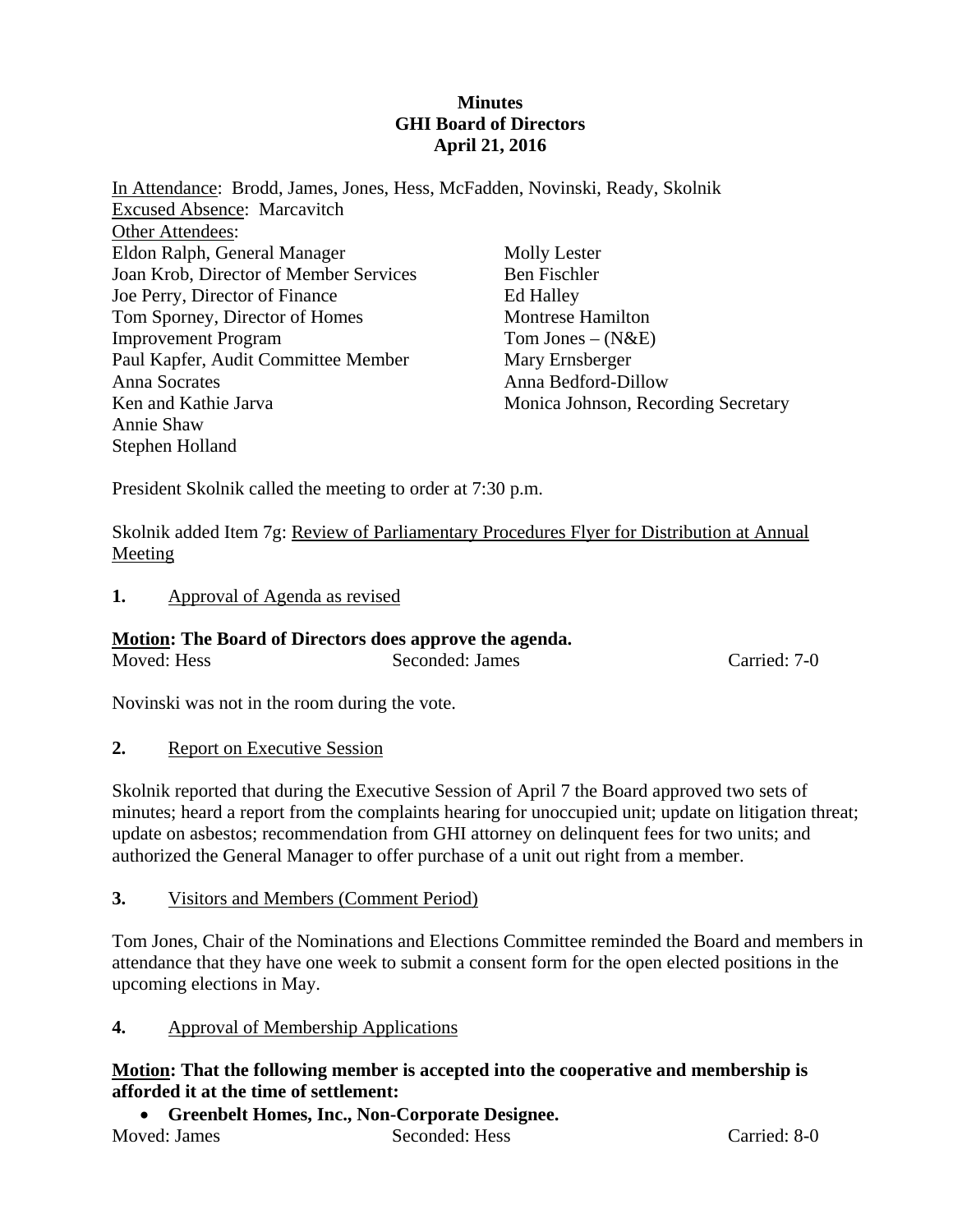#### **Motion: That the Board of Directors approve the following Mutual Ownership Contract change:**

 **Martha T. Justice (deceased) Martha Koch Joint Tenants is changed to Martha Koch and Martha K. Johns Joint Tenants.** 

Moved: James Seconded: McFadden Carried: 8-0

## **5.** Committee Reports

Investment Committee – Ready clarified the date when the Investment Committee Report was given to the Board.

Homes Improvement Program – Sporney updated the Board on the activities for the Homes Improvement Program. He mentioned that 153 Fee-For -Service proposals were confirmed for work during the 2016 cohort; sent out the notice of the Board decision on the replacement reserves and the maintenance opt-in items.

**6.** Consent Agenda

#### **Motion: Approve the consent agenda.**

| Moved: Hess | Seconded: James | Carried: 8-0 |
|-------------|-----------------|--------------|

## 6a. 2016 Spring Concrete Contract, 2nd Reading

**Approved by Consent: I move that the Board of Directors authorize the Manager, for second reading and final passage, to enter into a contract with JMR Concrete Construction for the spring repairs of concrete sidewalks at 39 sites at its bid, \$25,433, plus 10% for contingencies, for a total not to exceed \$27,976.** 

6b. Contract for Repairs to 1C Laurel Hill Road,  $2<sup>nd</sup>$  Reading

**Approved by Consent: I move that the Board of Directors authorize the Manager, for second reading and final passage, to sign a contract with Gilbert General Contractor to repair 1C Laurel Hill Rd as directed by Greenbelt Homes Inc., at its bid of \$21,500 plus 10% for contingencies, for a total not to exceed \$23,650.00.** 

7a. Approval of Minutes: March 17, 2016

# **Motion: I move that the Board of Directors approve the minutes for the March 17, 2016 meeting.**

| Moved: James             | Seconded: McFadden | Carried: $6-0-2$ |
|--------------------------|--------------------|------------------|
| Abstained: Hess, Skolnik |                    |                  |

# 7b. Presentation of 2015 External Audit Report

Perry, Director of Finance teleconferenced in Wegner CPA Bruce Mayer who explained and answered questions concerning the Independent Auditor's Report and along with the Financial Statements.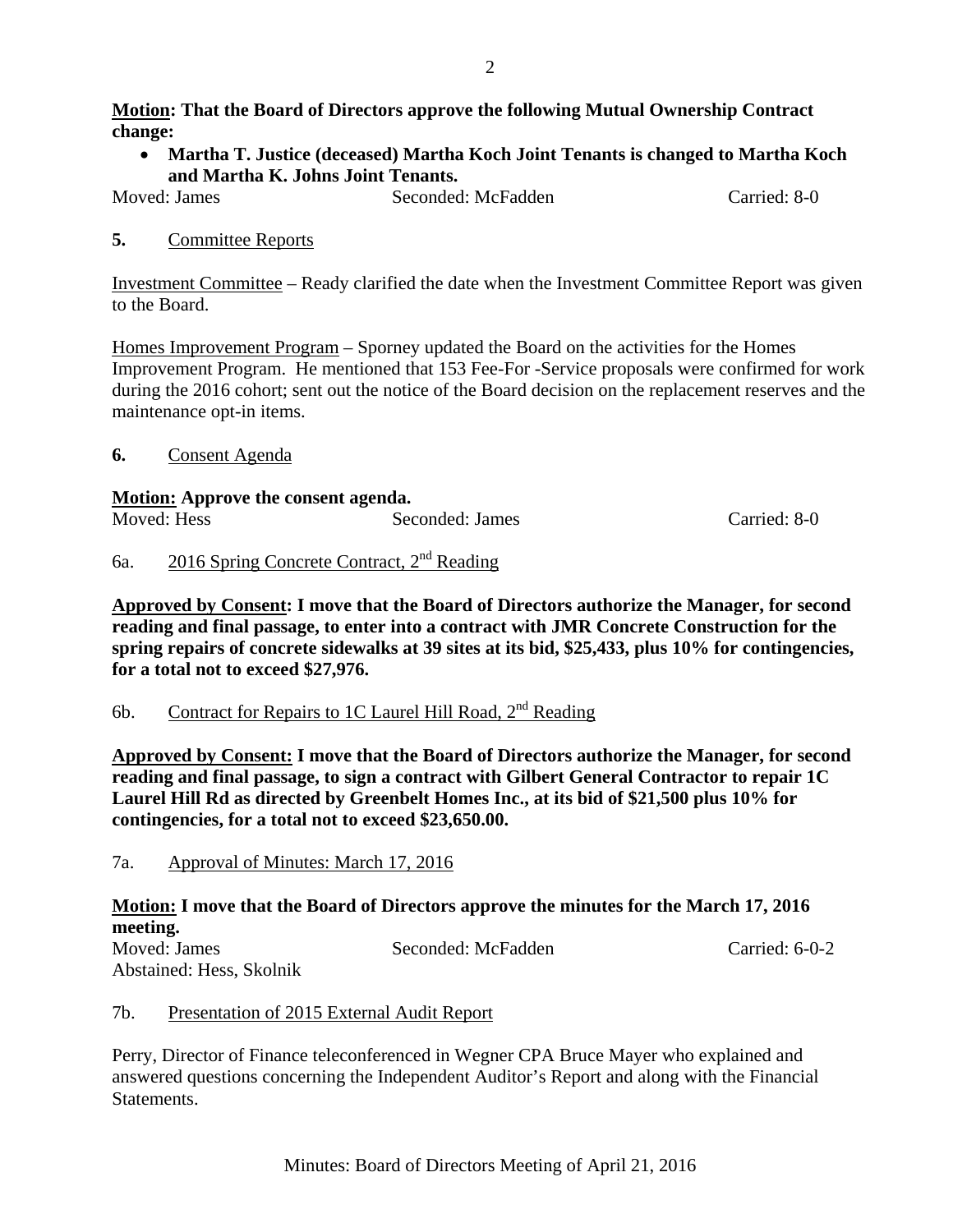## 7c. Proposed Revision of Occupancy Rules

The Board directed the Manager to submit proposed amendments to Article XVI; Occupancy Criteria in the Member Handbook to the membership for comment over a period of 30 days. An overwhelming number of responses with varying opinions was received from the membership. After a lengthy discussion, the Board took the following action.

**Motion: I move that the Board of Directors establish a task force to review the proposed amendments to Article XVI; Occupancy Criteria in the Member Handbook that GHI's attorney recommended and the comments that members submitted about those proposed amendments. The task force should submit its recommendations to the Board by June 30, 2016 about changes that should be made to the current occupancy criteria in the Member Handbook.** 

| Moved: Hess | Seconded: McFadden | Carried: 8-0 |
|-------------|--------------------|--------------|
|             |                    |              |

## 7d. Review 2015 Investment Performance Report

GHI's Bylaws state that the Board shall report to the members annually on the status and performance of all investments. The 2015 Investment Performance Report that was prepared by the Investment Committee will be provided to the Board early next week.

After the Board accepts the investment performance report, it will be included in the 2015-16 Annual Report that will be distributed to the membership.

#### **Motion: I move that the Board of Directors accept the 2015 Investment Performance Report as presented and direct that it be included in the 2015-16 Annual Report that will be distributed to the membership.**

| Moved: Hess | Seconded: James | Carried: 8-0 |
|-------------|-----------------|--------------|
|             |                 |              |

## 7e. Contract for 2016 HIP Attic Improvements, 1st Reading

GHI staff inventoried unit component information, collected member survey data, and prepared specifications in Q3&4 2015 for the 2016 HIP cohort of 326 participating homes. Thereafter, staff prepared and distributed a survey to ascertain member interest in optional attic improvements, consisting of additional insulation, sealing the top plate, and insulating the attic hatch.

RFPs were distributed by email to 31 contractors. Five companies attended two pre-bid meetings. One bid was received, reflecting prices that were significantly higher than estimated costs.

RFPs were revised to be more detailed in scope and suggest an alternate of 192sf storage, the area that was recommended for the pilot program. The package was distributed individually by email to 55 contractors. Four companies attended one prebid meeting. Three bids were received, one of them being disqualified as it was received 5 calendar days after the deadline:

| $\underline{\underline{\mathrm{due}}}$ | <u>qty</u> | insulation<br><i>improvement</i> |                    | -qtv | perimeter<br>seal | qtv | insulate<br><u>hatch</u> | <u>total</u> |
|----------------------------------------|------------|----------------------------------|--------------------|------|-------------------|-----|--------------------------|--------------|
|                                        |            | wide<br>$\sim$ 1 $\pm$           | 192sf<br>alternate |      |                   |     |                          |              |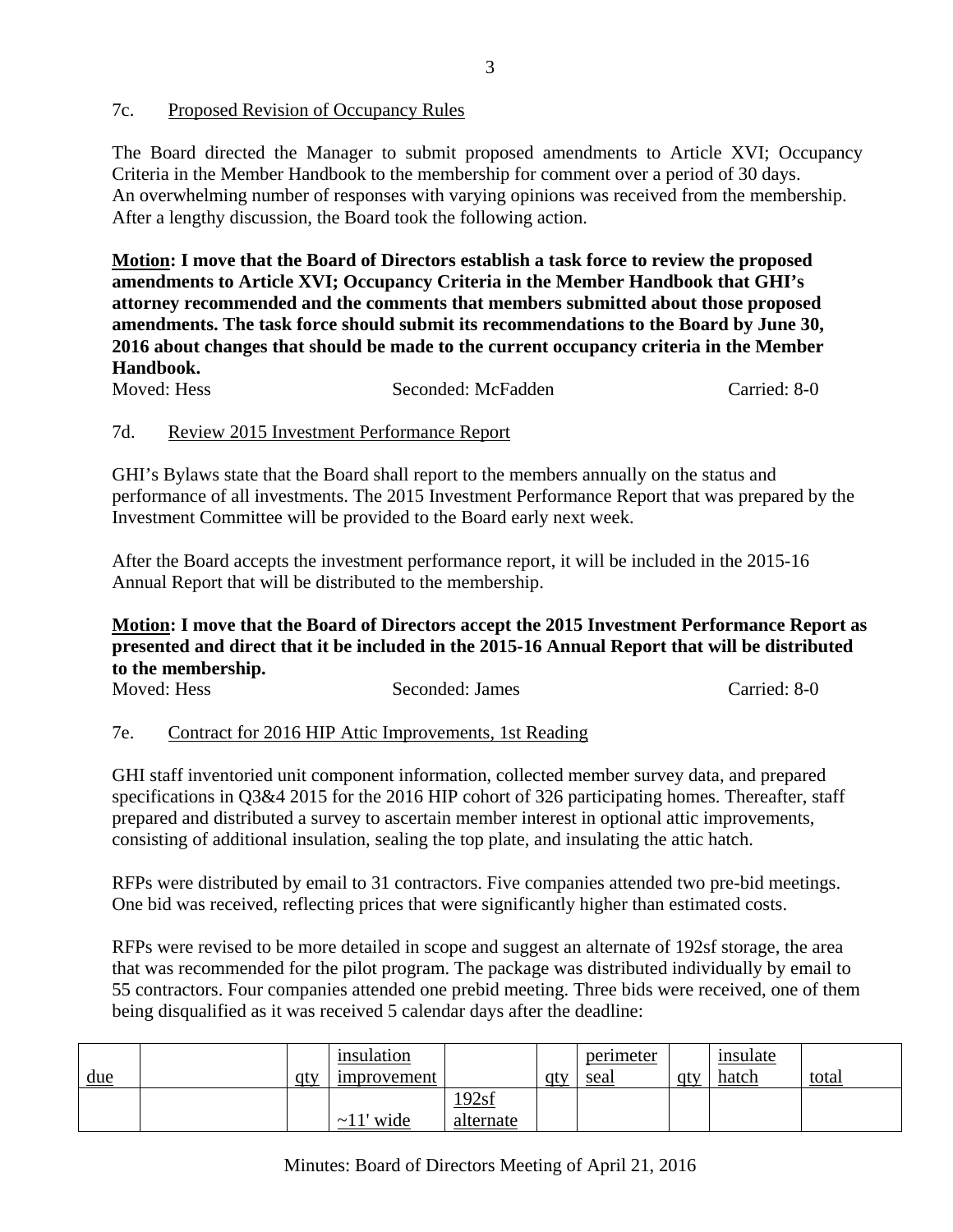| 5-Feb   |                                  |    |             |           |    |                    |    |               |               |
|---------|----------------------------------|----|-------------|-----------|----|--------------------|----|---------------|---------------|
|         | <b>Foam Insealators</b>          |    |             |           |    | $\mathbf{\hat{S}}$ |    | $\mathcal{S}$ | $\mathcal{S}$ |
|         |                                  | 45 | \$86,785.00 |           | 59 | 10,840.20          | 67 | 11,155.00     | 108,780.20    |
| $1-Apr$ |                                  |    |             |           |    |                    |    |               |               |
|         | <b>Complete Home</b>             |    |             | \$        |    | \$                 |    | \$            | \$            |
|         | Solutions                        |    | \$55,589.32 | 42,872.22 |    | 15,484.92          |    | 6,401.00      | 77,475.24     |
|         | each unit, min                   |    | \$1,108.19  | \$874.91  |    | \$232.25           |    | \$75.00       |               |
|         | each unit, max                   |    |             | \$        |    |                    |    |               |               |
|         |                                  |    | \$1,479.52  | 1,101.53  |    | \$297.18           |    | \$107.00      |               |
|         | <b>Foam Insealators</b>          |    |             | \$        |    | \$                 |    | \$            | \$            |
|         |                                  |    | \$86,785.00 | 69,428.00 |    | 11,039.60          |    | 11,920.00     | 109,744.60    |
|         | each unit, min                   |    |             | \$        |    |                    |    |               |               |
|         |                                  | 45 | \$1,661.75  | 1,329.40  | 60 | \$156.40           | 67 | \$160.00      |               |
|         | each unit, max                   |    |             | \$        |    |                    |    |               |               |
|         |                                  |    | \$2,477.75  | 1,982.20  |    | \$233.20           |    | \$210.00      |               |
|         | Accurate                         |    |             |           |    |                    |    |               | \$            |
|         | Insulation                       |    |             |           |    |                    |    |               | 76,352.00     |
|         | Disqualified:                    |    |             |           |    |                    |    |               |               |
|         | received 5                       |    |             |           |    |                    |    |               |               |
|         | calendar days<br>after deadline, |    |             |           |    |                    |    |               |               |
|         | no price sheets                  |    |             |           |    |                    |    |               |               |
|         | estimated                        |    |             |           |    |                    |    |               |               |
|         |                                  |    |             | \$        |    |                    |    |               |               |
|         | brick                            |    |             | 1,552.00  |    | \$300.00           |    | \$75.00       |               |
|         |                                  |    |             | \$        |    |                    |    |               |               |
|         | frame                            |    |             | 1,238.00  |    | \$300.00           |    | \$125.00      |               |

GHI HIP staff reviewed customer, banking & vendor references of Complete Home Solutions of Lothian MD and found them to be satisfactory. With this background and the basis of the bid submitted, staff recommends contracting with Complete Home Solutions for the optional attic improvement portion of the 2016 HIP.

**Motion: I move that the Board of Directors authorize the manager, for first reading, to enter into a contract with Complete Home Solutions for the installation of optional attic improvements during the 2016 HIP project at its bid of \$77,475.24, plus 10% for contingencies, for a total not to exceed \$85,223.** 

Moved: Hess Seconded: Ready Carried: 8-0

## 7f. Review Member Petitions for Consideration at the Annual Membership Meeting

The Board reviewed two petitions that will be on the agenda of the annual membership meeting to determine if it wants to provide the membership with guidance by providing a position statement with the notice of meeting mailing.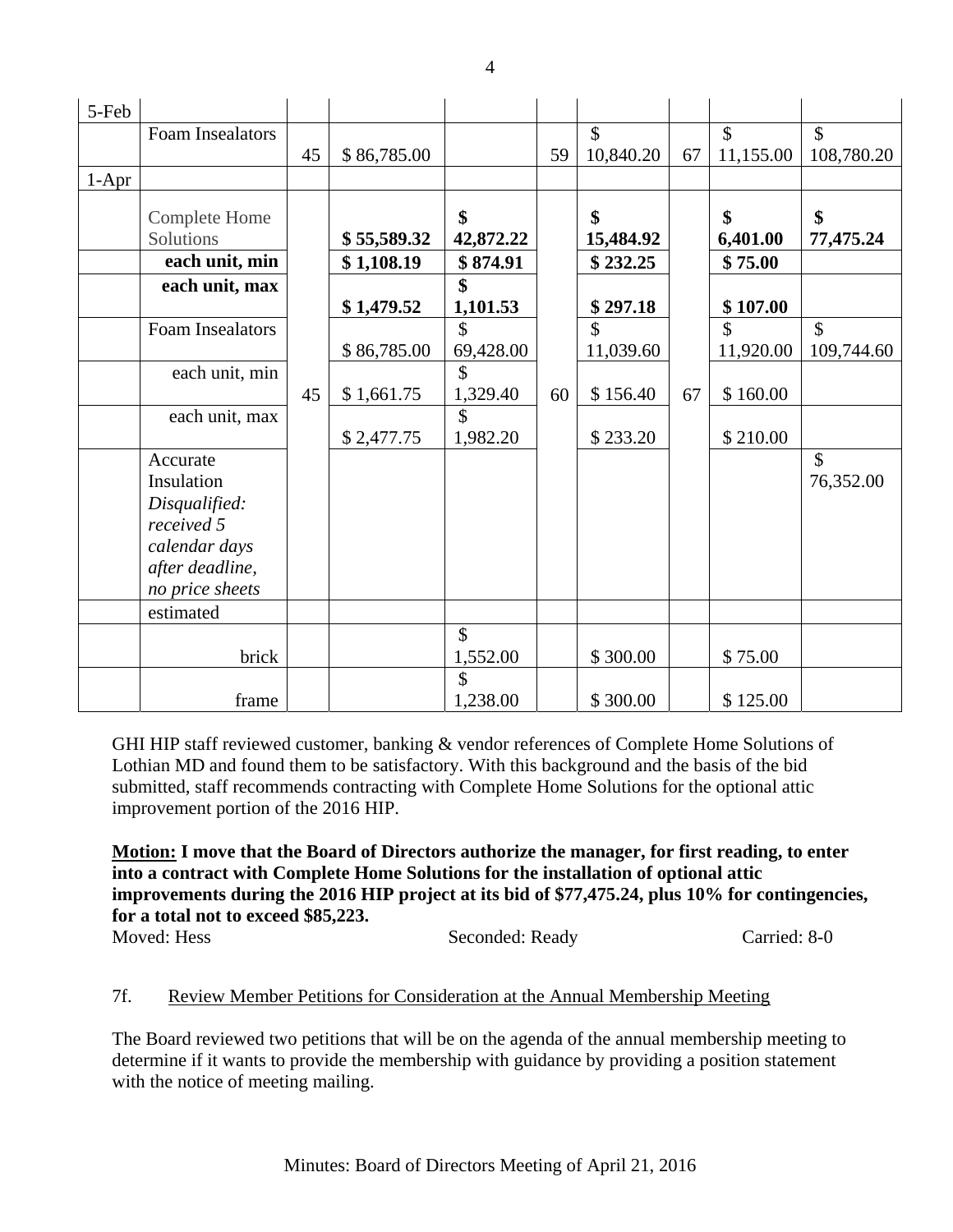#### Petition to change the language to the Bylaws, Section VII.2.c.

#### **By Consensus: To not submit a Board position statement regarding the petition to change the Bylaws, Section VII.2.c.**

#### Petition to provide GHI members with access to Board meeting packets in advance of the Board meetings.

After considerable discussion, the Board determined the petition is problematic since the Manager's Memorandum contains member information that cannot legally or ethically be made public and contractors' competitive bid information that should not be made public prior to award.

## **By Consensus: The Board will provide its position statement to the membership in writing and send it with the annual meeting notice and agenda that will be mailed to the membership.**

#### 7g. Review of Parliamentary Procedures Flyer for Distribution at Annual Meeting

The Nominations & Elections Committee prepared a flyer of Robert's Rules of Order for the purpose of helping members to better understand and participate in the annual meeting. Staff sent it to Wanda Sims, GHI's Parliamentarian, who has suggested changes.

#### **By Consensus: To send the Rules of Order back to Nominations and Elections Committee with the Parliamentarian comments for their consideration.**

- 8. Items of Information
	- a. Report on Seminars Conducted by Banks re: Loans for Financing HIP Optional Improvements
	- b. Board Action Plan Status & Committee Task List
	- c. Monthly GHI and City Calendars
- 9. President

Skolnik mentioned that Greenbelt is included in a segment on PBS "10 Towns that Changed America".

#### 10. Board Members

Novinski stated that the Homes Improvement staff has been excellent with the members of 8 Court Laurel Hill Road.